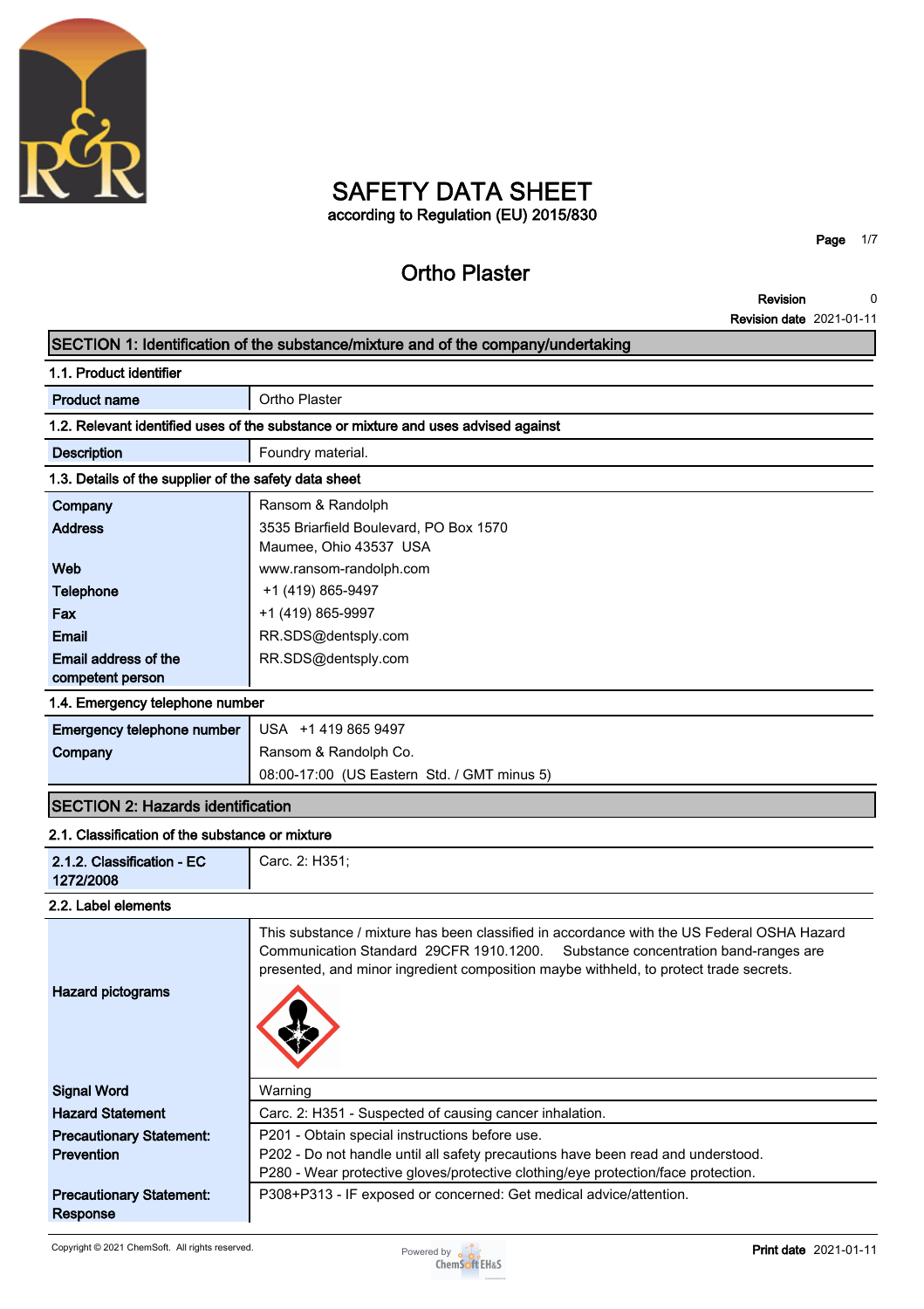| 2.2. Label elements                                |                                                                        |  |
|----------------------------------------------------|------------------------------------------------------------------------|--|
| <b>Precautionary Statement:</b><br>Storage         | P405 - Store locked up.                                                |  |
| <b>Precautionary Statement:</b><br><b>Disposal</b> | P501 - Dispose of contents/container to local and national regulations |  |
| 2.3. Other hazards                                 |                                                                        |  |
| Other hazards                                      | Product contains crystalline silica.                                   |  |
| <b>Further information</b>                         |                                                                        |  |
|                                                    | Not applicable. PBT and vPvB assessment.                               |  |
|                                                    |                                                                        |  |

# **SECTION 3: Composition/information on ingredients**

#### **3.2. Mixtures**

#### **EC 1272/2008**

| <b>Chemical Name</b>                       | Index No. | CAS No.    | EC No. | <b>REACH Registration</b><br><b>Number</b> | Conc.<br>$(\%w/w)$ | Classification         |
|--------------------------------------------|-----------|------------|--------|--------------------------------------------|--------------------|------------------------|
| Calcium sulfate (Plaster of Paris)         |           | 26499-65-0 |        |                                            | $90 - 100\%$       |                        |
| Titanium dioxide USA (Titanium<br>dioxide) |           | 13463-67-7 |        |                                            |                    | 1 - 10% Carc. 2: H351: |

### **Further information**

**Full text for all Risk Phrases mentioned in this section are displayed in Section 16.**

#### **SECTION 4: First aid measures**

# **4.1. Description of first aid measures**

| Inhalation                                                                      | Move the exposed person to fresh air.                                           |  |  |  |
|---------------------------------------------------------------------------------|---------------------------------------------------------------------------------|--|--|--|
| Eye contact                                                                     | Rinse immediately with plenty of water for 15 minutes holding the eyelids open. |  |  |  |
| <b>Skin contact</b>                                                             | Wash with soap and water.                                                       |  |  |  |
| Ingestion                                                                       | Drink 1 to 2 glasses of water. DO NOT INDUCE VOMITING.                          |  |  |  |
| 4.2. Most important symptoms and effects, both acute and delayed                |                                                                                 |  |  |  |
| Inhalation                                                                      | May cause irritation to respiratory system.                                     |  |  |  |
| Eye contact                                                                     | May cause irritation to eyes.                                                   |  |  |  |
| <b>Skin contact</b>                                                             | May cause irritation to skin.                                                   |  |  |  |
| Ingestion                                                                       | May cause irritation to mucous membranes.                                       |  |  |  |
| 4.3. Indication of any immediate medical attention and special treatment needed |                                                                                 |  |  |  |
| Inhalation                                                                      | Seek medical attention if irritation or symptoms persist.                       |  |  |  |
| Eye contact                                                                     | Seek medical attention if irritation or symptoms persist.                       |  |  |  |
| <b>Skin contact</b>                                                             | Seek medical attention if irritation or symptoms persist.                       |  |  |  |
| Ingestion                                                                       | Seek medical attention if irritation or symptoms persist.                       |  |  |  |
| <b>SECTION 5: Firefighting measures</b>                                         |                                                                                 |  |  |  |

#### **5.1. Extinguishing media**

|                                                            | Use extinguishing media appropriate to the surrounding fire conditions. |  |
|------------------------------------------------------------|-------------------------------------------------------------------------|--|
| 5.2. Special hazards arising from the substance or mixture |                                                                         |  |
|                                                            | Burning produces irritating, toxic and obnoxious fumes.                 |  |

### **5.3. Advice for firefighters**

**Self-contained breathing apparatus. Wear suitable protective clothing.**

### **SECTION 6: Accidental release measures**

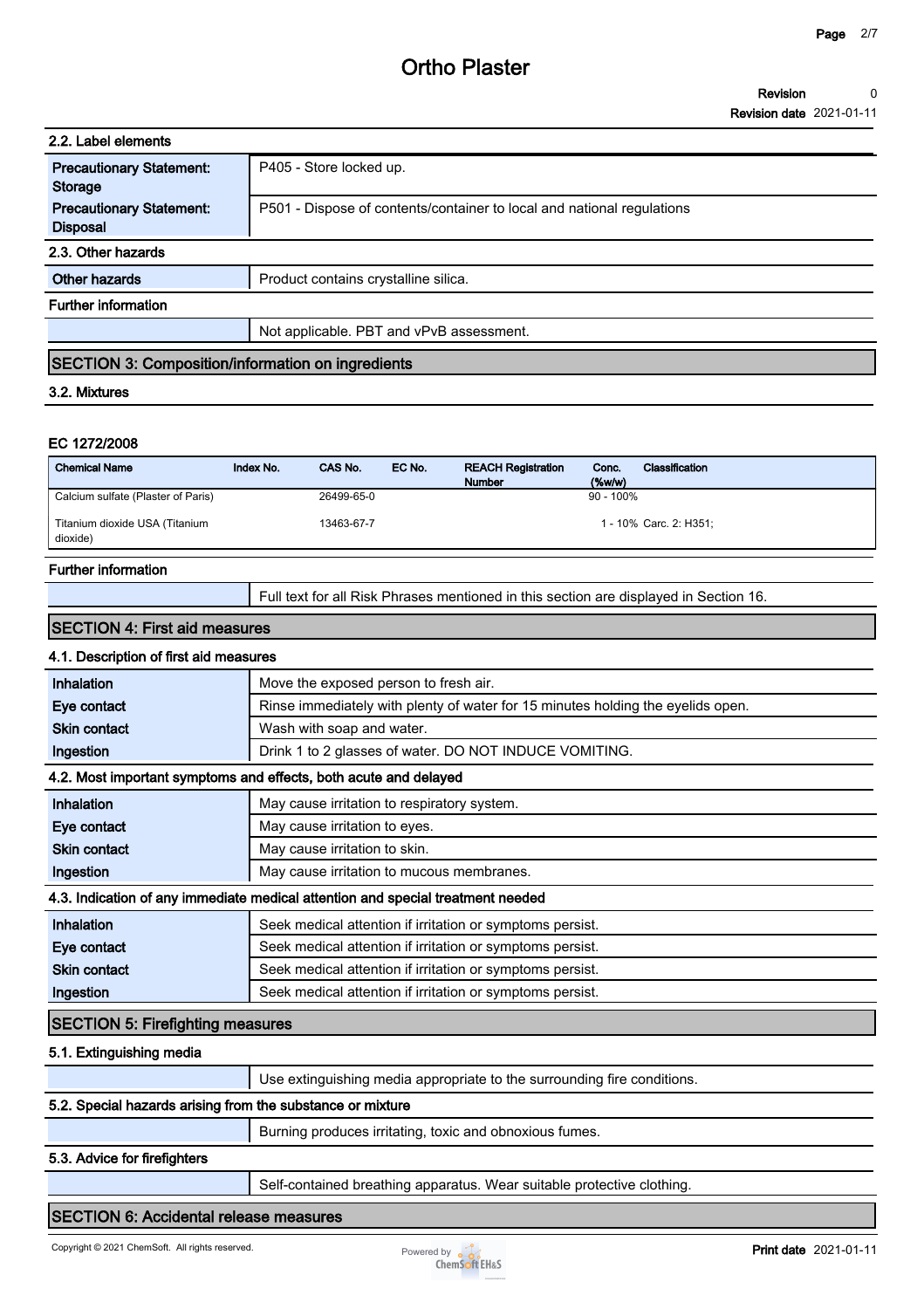#### **Revision 0**

**Revision date 2021-01-11**

### **6.1. Personal precautions, protective equipment and emergency procedures**

|                                                                   | o. i. Personal precaduons, protective equipment and emergency procedures                                                                          |  |  |
|-------------------------------------------------------------------|---------------------------------------------------------------------------------------------------------------------------------------------------|--|--|
|                                                                   | Avoid raising dust. Wear suitable respiratory equipment when necessary.                                                                           |  |  |
| 6.2. Environmental precautions                                    |                                                                                                                                                   |  |  |
|                                                                   | No environmental requirements.                                                                                                                    |  |  |
| 6.3. Methods and material for containment and cleaning up         |                                                                                                                                                   |  |  |
|                                                                   | Avoid raising dust. Clean the area using a vacuum cleaner. Transfer to suitable, labelled<br>containers for disposal.                             |  |  |
| 6.4. Reference to other sections                                  |                                                                                                                                                   |  |  |
|                                                                   | See section [2, 8 & 13] for further information.                                                                                                  |  |  |
| <b>SECTION 7: Handling and storage</b>                            |                                                                                                                                                   |  |  |
| 7.1. Precautions for safe handling                                |                                                                                                                                                   |  |  |
|                                                                   | Avoid raising dust. Ensure adequate ventilation of the working area. In case of insufficient<br>ventilation, wear suitable respiratory equipment. |  |  |
|                                                                   | Do not eat, drink or smoke in areas where this product is used or stored. Wash hands after<br>handling the product.                               |  |  |
| 7.2. Conditions for safe storage, including any incompatibilities |                                                                                                                                                   |  |  |
|                                                                   | Keep containers tightly closed.                                                                                                                   |  |  |
| 7.3. Specific end use(s)                                          |                                                                                                                                                   |  |  |
|                                                                   | Foundry material.                                                                                                                                 |  |  |
| <b>SECTION 8: Exposure controls/personal protection</b>           |                                                                                                                                                   |  |  |

### **8.1. Control parameters**

| exposure limits - calcium sulfate - 10 mg/m3 TWA ACGIH TLV (inhalable fraction); 5 mg/m3 8 hr<br>-TWA PEL (respirable fraction).                                                       |
|----------------------------------------------------------------------------------------------------------------------------------------------------------------------------------------|
| all respirable crystalline silica - sum of all types - quartz + cristobalite TWA PEL OSHA (respirable<br>fraction) 0.050 mg/m3<br>Action Level OSHA (respirable fraction) 0.025 mg/m3. |

# **8.1.1. Exposure Limit Values**

| Calcium sulfate (Plaster of Paris)         | WEL 8-hr limit ppm: -                            | WEL 8-hr limit mg/m3: -                            |
|--------------------------------------------|--------------------------------------------------|----------------------------------------------------|
|                                            | WEL 15 min limit ppm: -                          | WEL 15 min limit mg/m3: -                          |
|                                            | WEL 8-hr limit mg/m3 total 10<br>inhalable dust: | WEL 15 min limit mg/m3 total -<br>inhalable dust:  |
|                                            | WEL 8-hr limit mg/m3 total 4<br>respirable dust: | WEL 15 min limit mg/m3 total -<br>respirable dust: |
| Titanium dioxide USA (Titanium<br>dioxide) | WEL 8-hr limit ppm: -                            | WEL 8-hr limit mg/m3: -                            |
|                                            | WEL 15 min limit ppm: -                          | WEL 15 min limit mg/m3: -                          |
|                                            | WEL 8-hr limit mg/m3 total 10<br>inhalable dust: | WEL 15 min limit mg/m3 total -<br>inhalable dust:  |
|                                            | WEL 8-hr limit mg/m3 total 4<br>respirable dust: | WEL 15 min limit mg/m3 total -<br>respirable dust: |

# **8.2. Exposure controls**

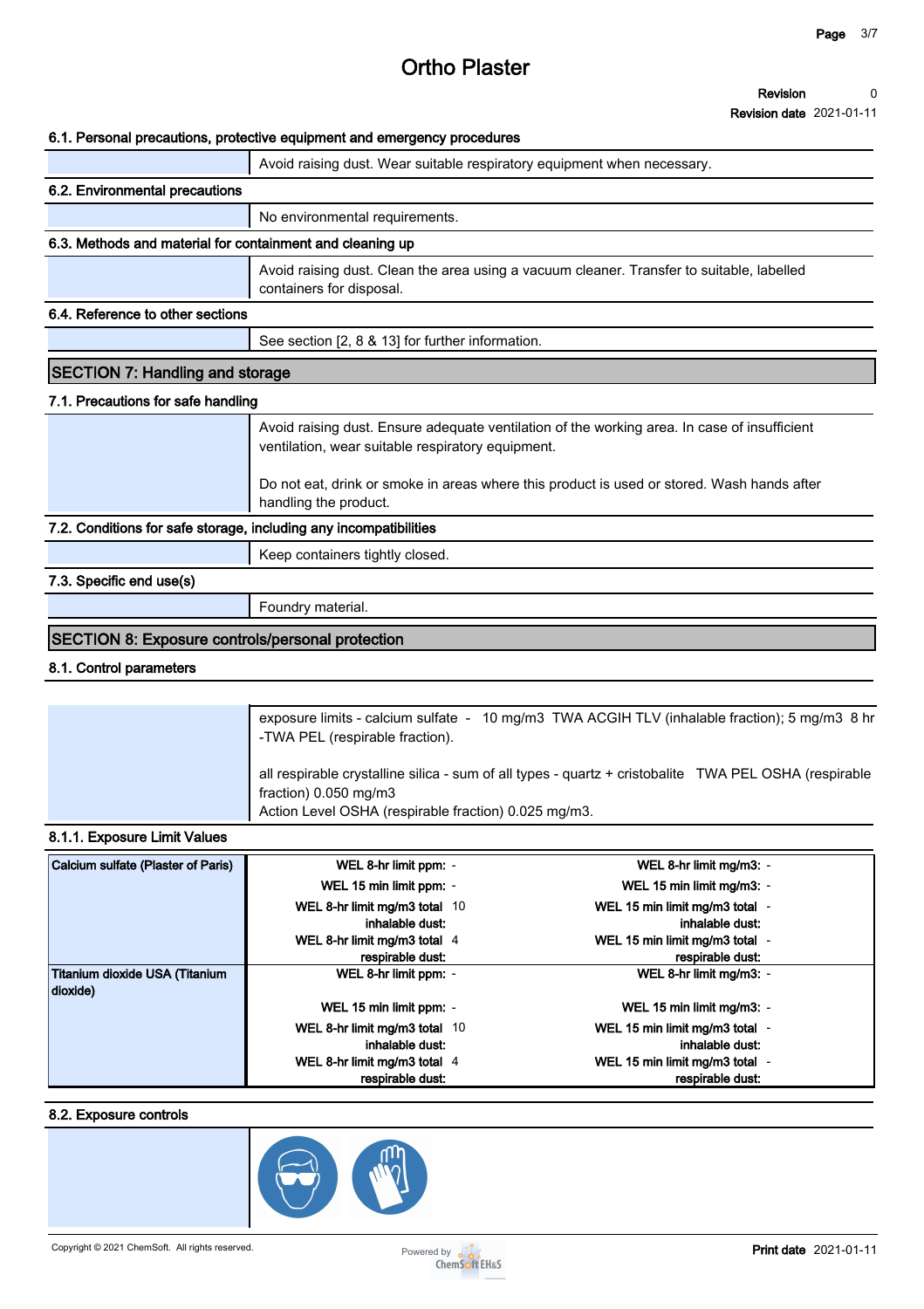| 8.2. Exposure controls         |                                                                                       |
|--------------------------------|---------------------------------------------------------------------------------------|
| 8.2.1. Appropriate engineering | Ensure adequate ventilation of the working area.                                      |
| controls                       |                                                                                       |
| 8.2.2. Individual protection   | Protective clothing.                                                                  |
| measures                       |                                                                                       |
| Eye / face protection          | In case of splashing, wear Approved safety goggles. safety glasses with side-shields. |
| Skin protection -              | Wear suitable gloves.                                                                 |
| Handprotection                 |                                                                                       |
| <b>Respiratory protection</b>  | Suitable respiratory equipment.                                                       |
| 8.2.3. Environmental exposure  | Not normally required.                                                                |
| controls                       |                                                                                       |
| Occupational exposure          | Appropriate local exhaust ventilation is required.                                    |
| controls                       |                                                                                       |
|                                |                                                                                       |

# **SECTION 9: Physical and chemical properties**

# **9.1. Information on basic physical and chemical properties**

| Appearance Powder                              |                                             |
|------------------------------------------------|---------------------------------------------|
| Colour White                                   |                                             |
| Odour   Mild                                   |                                             |
|                                                | $pH$ 6 - 8                                  |
| Melting point 1450 °C                          |                                             |
|                                                | Freezing Point   Not applicable.            |
| Initial boiling point   Not applicable.        |                                             |
|                                                | Flash point   Not applicable.               |
| <b>Evaporation rate</b> Not applicable.        |                                             |
| Flammability (solid, gas) Not applicable.      |                                             |
| Vapour pressure   Not applicable.              |                                             |
|                                                | Vapour density   Not applicable.            |
|                                                | Relative density $3$ (H2O = 1 @ 20 °C)      |
|                                                | Fat Solubility   Not applicable.            |
| <b>Partition coefficient</b> No data available |                                             |
| Autoignition temperature   Not applicable.     |                                             |
|                                                | Viscosity   No data available               |
| <b>Oxidising properties</b> Not applicable.    |                                             |
|                                                | <b>Solubility</b> Slightly soluble in water |

### **9.2. Other information**

|                                             | <b>Conductivity</b> No data available |
|---------------------------------------------|---------------------------------------|
|                                             | Surface tension No data available     |
|                                             | Gas group Not applicable.             |
| Benzene Content Not applicable.             |                                       |
|                                             | Lead content Not applicable.          |
| VOC (Volatile organic Not applicable.       |                                       |
| compounds)                                  |                                       |
| <b>SECTION 10: Stability and reactivity</b> |                                       |

## **10.1. Reactivity**

**Not applicable.**

# **10.2. Chemical stability**

**Stable under normal conditions.**

# **10.3. Possibility of hazardous reactions**

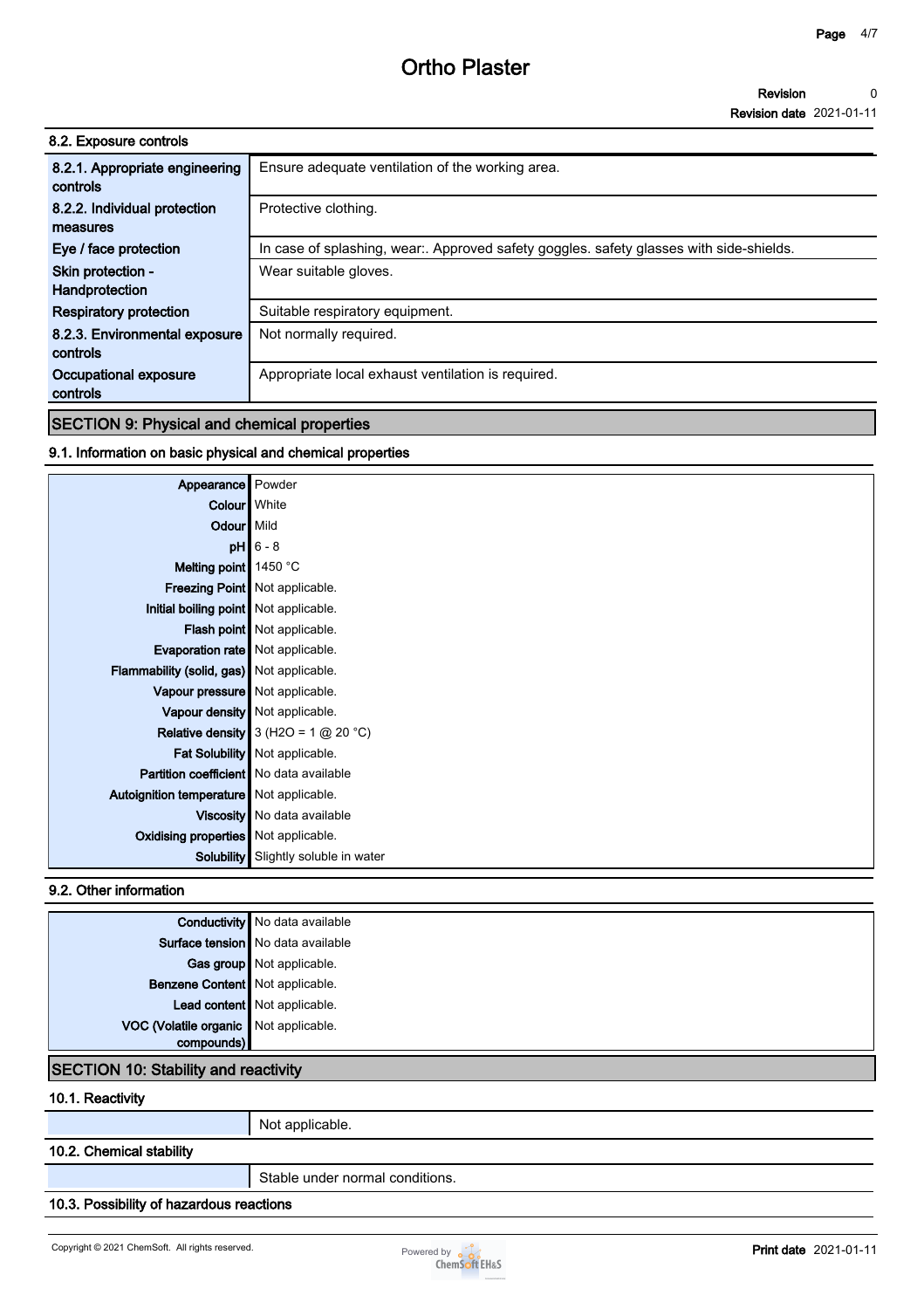**Revision Revision date 2021-01-11 0**

| 10.3. Possibility of hazardous reactions     |                                                                                                                                                                                                                                                                                                                                                                                                                                                                                                                                                                                                                                                                                                                  |
|----------------------------------------------|------------------------------------------------------------------------------------------------------------------------------------------------------------------------------------------------------------------------------------------------------------------------------------------------------------------------------------------------------------------------------------------------------------------------------------------------------------------------------------------------------------------------------------------------------------------------------------------------------------------------------------------------------------------------------------------------------------------|
|                                              | No Significant Hazard.                                                                                                                                                                                                                                                                                                                                                                                                                                                                                                                                                                                                                                                                                           |
| 10.4. Conditions to avoid                    |                                                                                                                                                                                                                                                                                                                                                                                                                                                                                                                                                                                                                                                                                                                  |
|                                              | When mixed with water, this product can become very hot. Do not make moulds of any body part.                                                                                                                                                                                                                                                                                                                                                                                                                                                                                                                                                                                                                    |
| 10.5. Incompatible materials                 |                                                                                                                                                                                                                                                                                                                                                                                                                                                                                                                                                                                                                                                                                                                  |
|                                              | mixing water and acids must be supervised, due to large amounts of heat produced.                                                                                                                                                                                                                                                                                                                                                                                                                                                                                                                                                                                                                                |
| 10.6. Hazardous decomposition products       |                                                                                                                                                                                                                                                                                                                                                                                                                                                                                                                                                                                                                                                                                                                  |
|                                              | calcium oxide. Sulphur oxides.                                                                                                                                                                                                                                                                                                                                                                                                                                                                                                                                                                                                                                                                                   |
| <b>SECTION 11: Toxicological information</b> |                                                                                                                                                                                                                                                                                                                                                                                                                                                                                                                                                                                                                                                                                                                  |
| 11.1. Information on toxicological effects   |                                                                                                                                                                                                                                                                                                                                                                                                                                                                                                                                                                                                                                                                                                                  |
| <b>Acute toxicity</b>                        | Intended use. No Significant Hazard.                                                                                                                                                                                                                                                                                                                                                                                                                                                                                                                                                                                                                                                                             |
| Skin corrosion/irritation                    | No irritation expected.                                                                                                                                                                                                                                                                                                                                                                                                                                                                                                                                                                                                                                                                                          |
| Serious eye damage/irritation                | Causes eye irritation.                                                                                                                                                                                                                                                                                                                                                                                                                                                                                                                                                                                                                                                                                           |
| Respiratory or skin                          | No sensitizaton effects reported.                                                                                                                                                                                                                                                                                                                                                                                                                                                                                                                                                                                                                                                                                |
| sensitisation                                |                                                                                                                                                                                                                                                                                                                                                                                                                                                                                                                                                                                                                                                                                                                  |
| Germ cell mutagenicity                       | No mutagenic effects reported.                                                                                                                                                                                                                                                                                                                                                                                                                                                                                                                                                                                                                                                                                   |
| Carcinogenicity                              | Carcinogen category 2.                                                                                                                                                                                                                                                                                                                                                                                                                                                                                                                                                                                                                                                                                           |
| Reproductive toxicity                        | No observed effect level. No observed effect concentration.                                                                                                                                                                                                                                                                                                                                                                                                                                                                                                                                                                                                                                                      |
| STOT-single exposure                         | No known adverse health effects.                                                                                                                                                                                                                                                                                                                                                                                                                                                                                                                                                                                                                                                                                 |
| STOT-repeated exposure                       | Chronic effects < 1% respirable crystalline silica<br>Prolonged inhalation of respirable crystalline silica<br>In 1997, the International Agency for Research on Cancer (IARC) concluded that crystalline silica<br>inhaled from occupational sources can cause lung cancer in humans. However it pointed out that<br>not all industrial circumstances, nor all crystalline silica types, were to be incriminated. (IARC<br>Monographs on the evaluation of the carcinogenic risks of chemicals to humans, Silica, silicates<br>dust and organic fibers, 1997, Vol. 68, IARC, Lyon, France). In June 2003, the European<br>Commission's Scientific Committee for Occupational Exposure Limits (SCOEL) concluded: |
|                                              | (SCOEL SUM Doc 94-final on respirable crystalline silica, June 2003)<br>There is a body of evidence supporting the fact that increased cancer risk would be limited to<br>people already suffering from silicosis. Worker protection against silicosis should be assured by<br>respecting the existing regulatory occupational exposure limits and implementing additional risk<br>management measures where required (see Section 16).                                                                                                                                                                                                                                                                          |
| <b>Aspiration hazard</b>                     | No Significant Hazard.                                                                                                                                                                                                                                                                                                                                                                                                                                                                                                                                                                                                                                                                                           |
| 11.1.4. Toxicological Information            |                                                                                                                                                                                                                                                                                                                                                                                                                                                                                                                                                                                                                                                                                                                  |
|                                              | No data available                                                                                                                                                                                                                                                                                                                                                                                                                                                                                                                                                                                                                                                                                                |
| <b>SECTION 12: Ecological information</b>    |                                                                                                                                                                                                                                                                                                                                                                                                                                                                                                                                                                                                                                                                                                                  |
| 12.1. Toxicity                               |                                                                                                                                                                                                                                                                                                                                                                                                                                                                                                                                                                                                                                                                                                                  |
| <b>Ortho Plaster</b>                         | Fish LC50/96h: 1970.000 mg/l                                                                                                                                                                                                                                                                                                                                                                                                                                                                                                                                                                                                                                                                                     |
| 12.2. Persistence and degradability          |                                                                                                                                                                                                                                                                                                                                                                                                                                                                                                                                                                                                                                                                                                                  |
|                                              | No data is available on this product.                                                                                                                                                                                                                                                                                                                                                                                                                                                                                                                                                                                                                                                                            |
| 12.3. Bioaccumulative potential              |                                                                                                                                                                                                                                                                                                                                                                                                                                                                                                                                                                                                                                                                                                                  |
|                                              |                                                                                                                                                                                                                                                                                                                                                                                                                                                                                                                                                                                                                                                                                                                  |
|                                              | Does not bioaccumulate.                                                                                                                                                                                                                                                                                                                                                                                                                                                                                                                                                                                                                                                                                          |

**Partition coefficient**

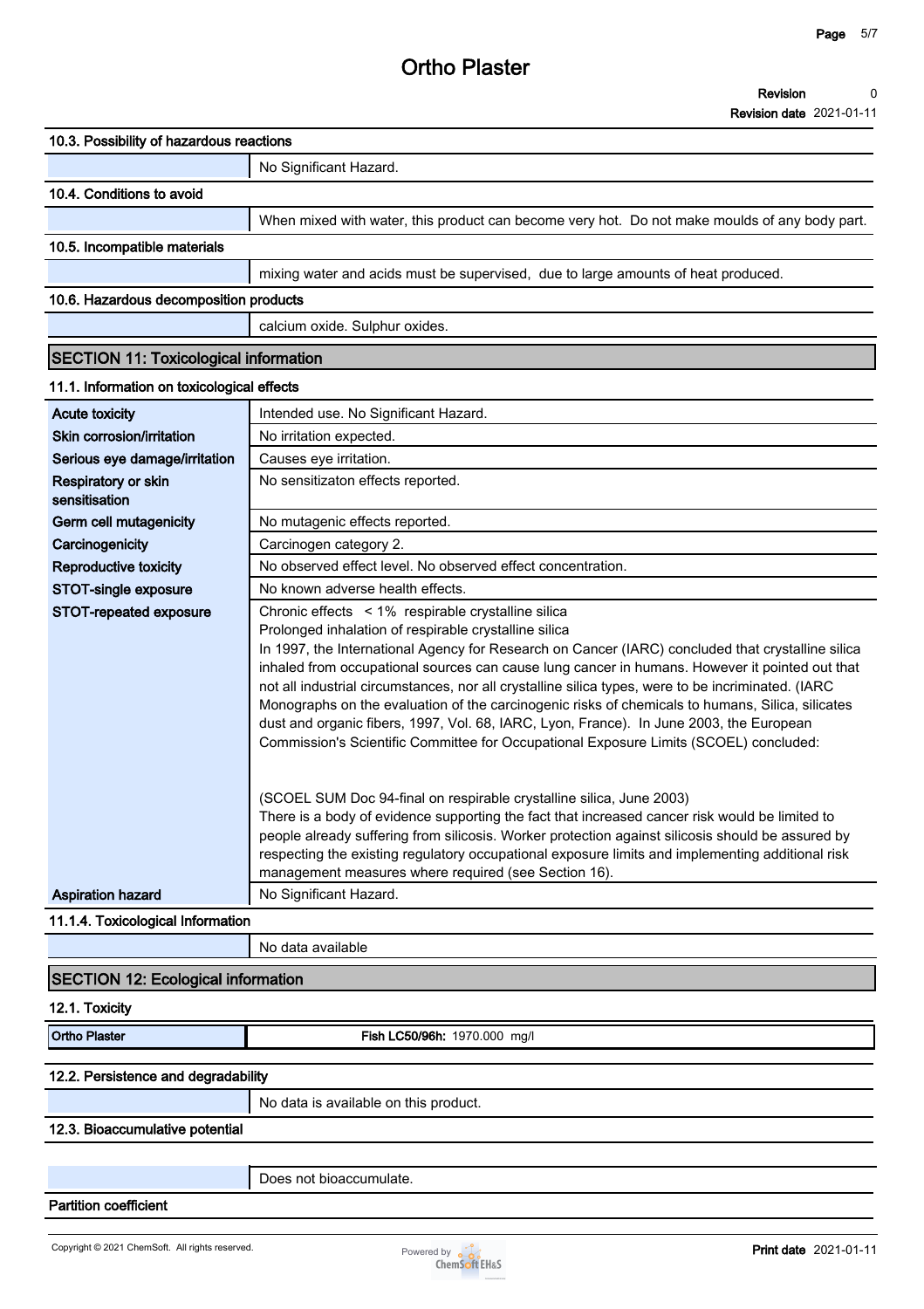|                          | Revision |  |  |
|--------------------------|----------|--|--|
| $\overline{\phantom{0}}$ |          |  |  |

| <b>Partition coefficient</b>               |                                                                                                                                                                                                                                                                                                      |
|--------------------------------------------|------------------------------------------------------------------------------------------------------------------------------------------------------------------------------------------------------------------------------------------------------------------------------------------------------|
|                                            | <b>Ortho Plaster</b> No data available                                                                                                                                                                                                                                                               |
| 12.4. Mobility in soil                     |                                                                                                                                                                                                                                                                                                      |
|                                            | Not determined.                                                                                                                                                                                                                                                                                      |
| 12.5. Results of PBT and vPvB assessment   |                                                                                                                                                                                                                                                                                                      |
|                                            | Not determined.                                                                                                                                                                                                                                                                                      |
| 12.6. Other adverse effects                |                                                                                                                                                                                                                                                                                                      |
|                                            | Not applicable.                                                                                                                                                                                                                                                                                      |
| <b>SECTION 13: Disposal considerations</b> |                                                                                                                                                                                                                                                                                                      |
| 13.1. Waste treatment methods              |                                                                                                                                                                                                                                                                                                      |
|                                            | Dispose of in compliance with all. local and national regulations.                                                                                                                                                                                                                                   |
| <b>Disposal methods</b>                    |                                                                                                                                                                                                                                                                                                      |
|                                            | Contact a licensed waste disposal company.                                                                                                                                                                                                                                                           |
| <b>Disposal of packaging</b>               |                                                                                                                                                                                                                                                                                                      |
|                                            | Empty containers can be sent for disposal or recycling.                                                                                                                                                                                                                                              |
| <b>SECTION 14: Transport information</b>   |                                                                                                                                                                                                                                                                                                      |
| 14.1. UN number                            |                                                                                                                                                                                                                                                                                                      |
|                                            | The product is not classified as dangerous for carriage.                                                                                                                                                                                                                                             |
| 14.2. UN proper shipping name              |                                                                                                                                                                                                                                                                                                      |
|                                            | The product is not classified as dangerous for carriage.                                                                                                                                                                                                                                             |
| 14.3. Transport hazard class(es)           |                                                                                                                                                                                                                                                                                                      |
|                                            | The product is not classified as dangerous for carriage.                                                                                                                                                                                                                                             |
| 14.4. Packing group                        |                                                                                                                                                                                                                                                                                                      |
|                                            | The product is not classified as dangerous for carriage.                                                                                                                                                                                                                                             |
| 14.5. Environmental hazards                |                                                                                                                                                                                                                                                                                                      |
|                                            | The product is not classified as dangerous for carriage.                                                                                                                                                                                                                                             |
| 14.6. Special precautions for user         |                                                                                                                                                                                                                                                                                                      |
|                                            | The product is not classified as dangerous for carriage.                                                                                                                                                                                                                                             |
|                                            | 14.7. Transport in bulk according to Annex II of MARPOL 73/78 and the IBC Code                                                                                                                                                                                                                       |
|                                            | The product is not classified as dangerous for carriage.                                                                                                                                                                                                                                             |
| <b>Further information</b>                 |                                                                                                                                                                                                                                                                                                      |
|                                            | The product is not classified as dangerous for carriage.                                                                                                                                                                                                                                             |
| <b>SECTION 15: Regulatory information</b>  |                                                                                                                                                                                                                                                                                                      |
|                                            | 15.1. Safety, health and environmental regulations/legislation specific for the substance or mixture                                                                                                                                                                                                 |
| <b>Regulations</b>                         | U.S. FEDERAL REGULATIONS: Dental family of investments - Ortho Plaster. CERCLA 103<br>Reportable Quantity: is not subject to CERCLA reporting requirements. Many states have more<br>stringent release reporting requirements. Report spills required under federal, state and local<br>regulations. |
|                                            | Hazard Category For Section 311/312: Chronic health                                                                                                                                                                                                                                                  |
|                                            | Section 313 Toxic Chemicals: This product contains the following chemicals subject to Annual                                                                                                                                                                                                         |